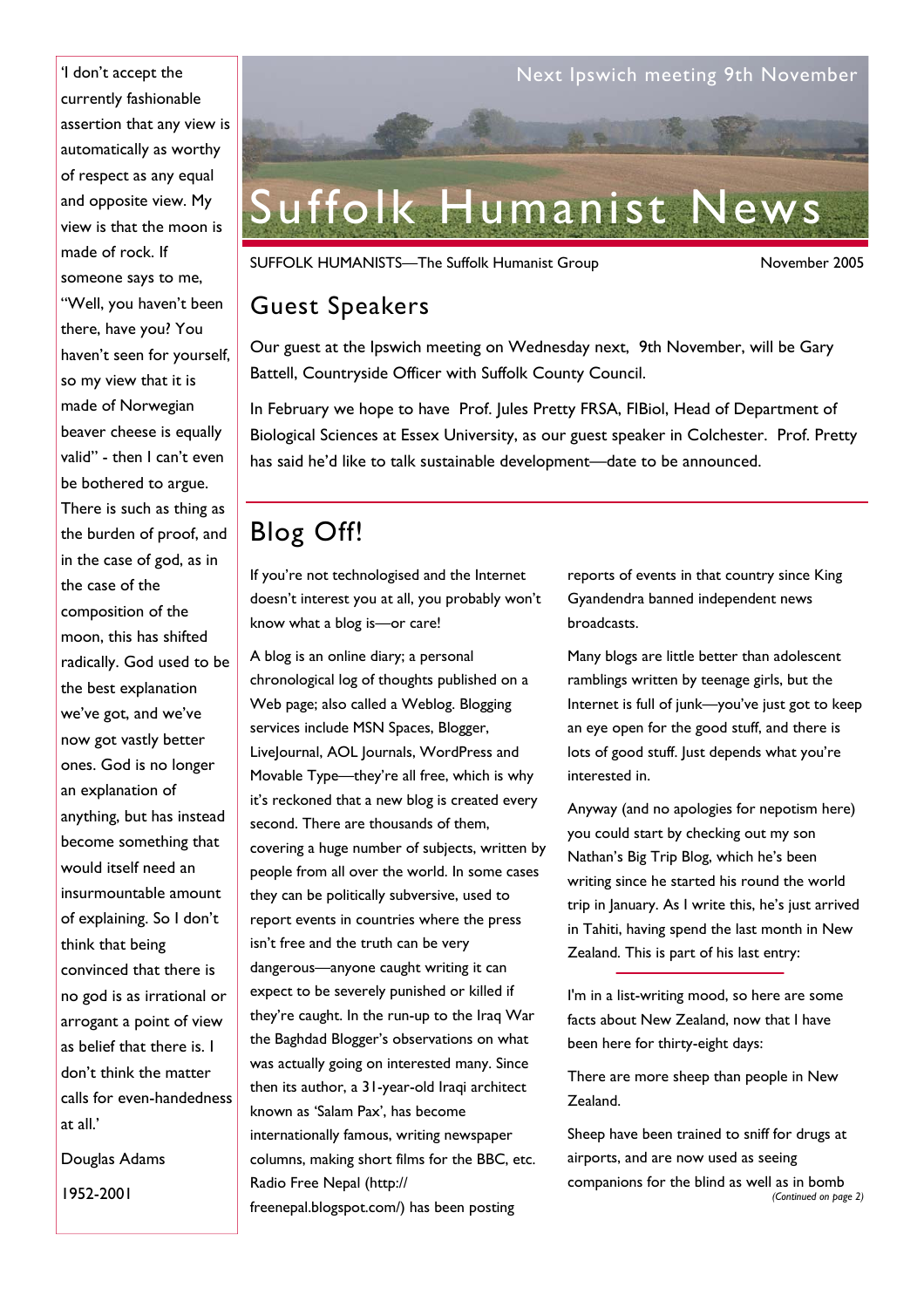## Suffolk Humanist News



known as hermit sheep. Their wool grows so long that they cannot see any more and resemble giant balls of wool.

A sheep called Tundra in the South Island just off the West coast can talk, draw simple diagrams, and re-wire household electrical appliances.

Green spaces and squares in Christchurch today were used to grow potatoes to send to England after World War II.

New Zealand's less well-known food export after lamb and wool is cheese, which is extracted from mines near Rotorua. New Zealand has been mining cheese since 1867. The cheese

is infused with gases common to that area produced by geothermal activity, imparting a distinct flavour and scent. It is most often

packaged as The Laughing Cow, Dairylea, and Tesco Value Cheese Spread.

Maui rental campervans are predominantly hired by Germans with no sense of humour.

Wellington has a bitch of a one-way system.

Coin-operated showers at all campsites are all set to operate for precisely fifteen seconds too little.

The Cosy Corner motor camp at Mount Maunganui has the nicest smelling toilets in New Zealand.

I can't provide proof of all of the facts above.

© N M Nelson 2005

http://www.mybigtrip.info/blog/



#### November 22nd—The God Movie and Fish 'n Chips

Nathan's not the only one who can't provide proof of some interesting 'facts'. Christians (and other religions) are useless at it. To hear about some of the contradictions, historical inaccuracies and thorough nastiness in fundamental Christian teachings, and enjoy a fish 'n chip supper (and it's not even on a Friday!), come to 5 Hadleigh Road, Elmsett at 6pm on Tuesday 22nd November for a viewing of 'The God Who Wasn't There', a documentary DVD by Brian Fleming. Among other things, Brian says 'Jesus Christ is likely a fictional character, a legend never based on a real human,' and 'Christianity is as obsessed with blood and violence now as it was in the 1st century.' I wasn't impressed by the 'dazzling motion graphics and sweeping soundtrack', but it's probably not fair to compare this personal project with the high standards we've come to expect from British TV documentaries. Still worth watching.

If you'd like to come, please phone 01473 658828 or email margaret@suffolkhumanists.org.uk ASAP (by 18th November at the latest) to leave orders for the 'Flying Fryer' fish 'n chip van. I'll provide drinks.

If you can't come on the 22nd, you can either buy your own copy (ask how) or borrow mine in return for a small donation to Suffolk Humanists. *Margaret*

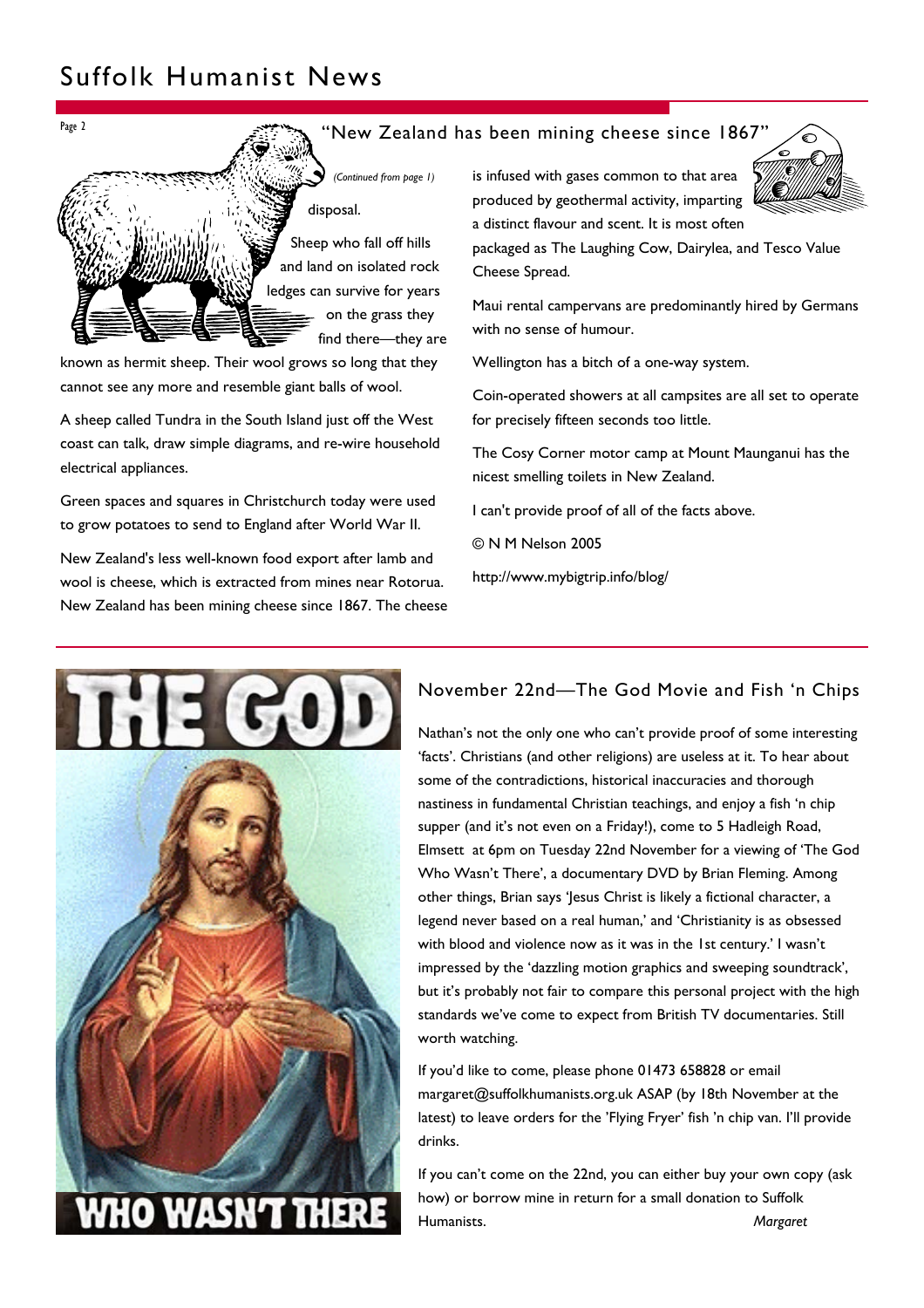### That Stupid Boy!

I was born and raised in a Suffolk village. My mother was quite bright, having passed the 11-plus in the early '30s, but as with so many children of poorer families, free education was a distant dream if you couldn't find the money for the uniform and all the extras. On top of that there was an underlying belief in our little segment of society that grammar school 'wasn't for the likes of us'.

Things had changed a lot in the mid-'50s when I sat the 11 plus.

At that time my mum was cook at the primary school and the headmaster seemed to take great pleasure in telling her, before he told me, that 'he'd only just passed'.

You see, even some of the teachers didn't really believe that the Grammar School 'was for the likes of us'.

There was never really a uniform at the primary school. If we did any sport, or what passed for PE in those days, we generally did it in what we stood up in. You could put the total amount of clothing that most children needed for school in a large shoe box and labelling it was unheard of.

Not at the Grammar School you couldn't. When we got the list it seemed to go on forever. As well as enough sports kit to run the Olympics and World Cup combined, the winter and summer uniforms (which could only be bought at Harrods or the local tailor in Woodbridge) were enough to

keep the weavers of Worsted busy for months.

It was at this stage of my young life that I first heard of the dreaded Cash's name tapes and their wondrous ability to personalise one's garments.

Mum took me to the tailor's and asked to see



some samples. A large card was produced on which were displayed about two dozen name tapes in different letterings. Some were woven in blue and some red and featured the names of several well known people from the time. We selected a design in red capitals which seemed to be the clearest and easiest to read.

Then came the moment that over fifty years later still makes me blush; in front of the rather superior sales assistant I blurted out, 'But mum, what if someone else has Henry Hall in his clothes?'

Perhaps the headmaster was right after all.

*David Mitchell* 

#### Do animals have souls?



The subject came up during a recent visit to an Ipswich High School, where I was contributing

to a Year 11 Religious Education Conference on 'Matters of Life & Death'; the main topics were abortion and euthanasia. I'd been asked to talk to three groups. The last one was especially lively.



them to suffer, I said, I could have been accused of cruelty, so why should it be any different for human beings? If I was suffering with no hope of recovery, I'd like someone to put me out of my misery. Ah, said the young fundamentalist, but it's not the same thing – 'animals don't have souls'. I'm not sure why that should mean that I might have to suffer, while my dog doesn't. I avoided getting into a debate about who or what has or hasn't got a soul, or what a soul is; that wasn't what we were supposed to be talking about. I said that that was his opinion, there was no evidence for a 'soul', but I

wasn't going to argue with him about it. He started to argue, just the same, until several of his peers interrupted. One chided him, saying that I wasn't attempting to convert him to atheism, and he shouldn't attempt to convert me. We moved on.

*Margaret Nelson*